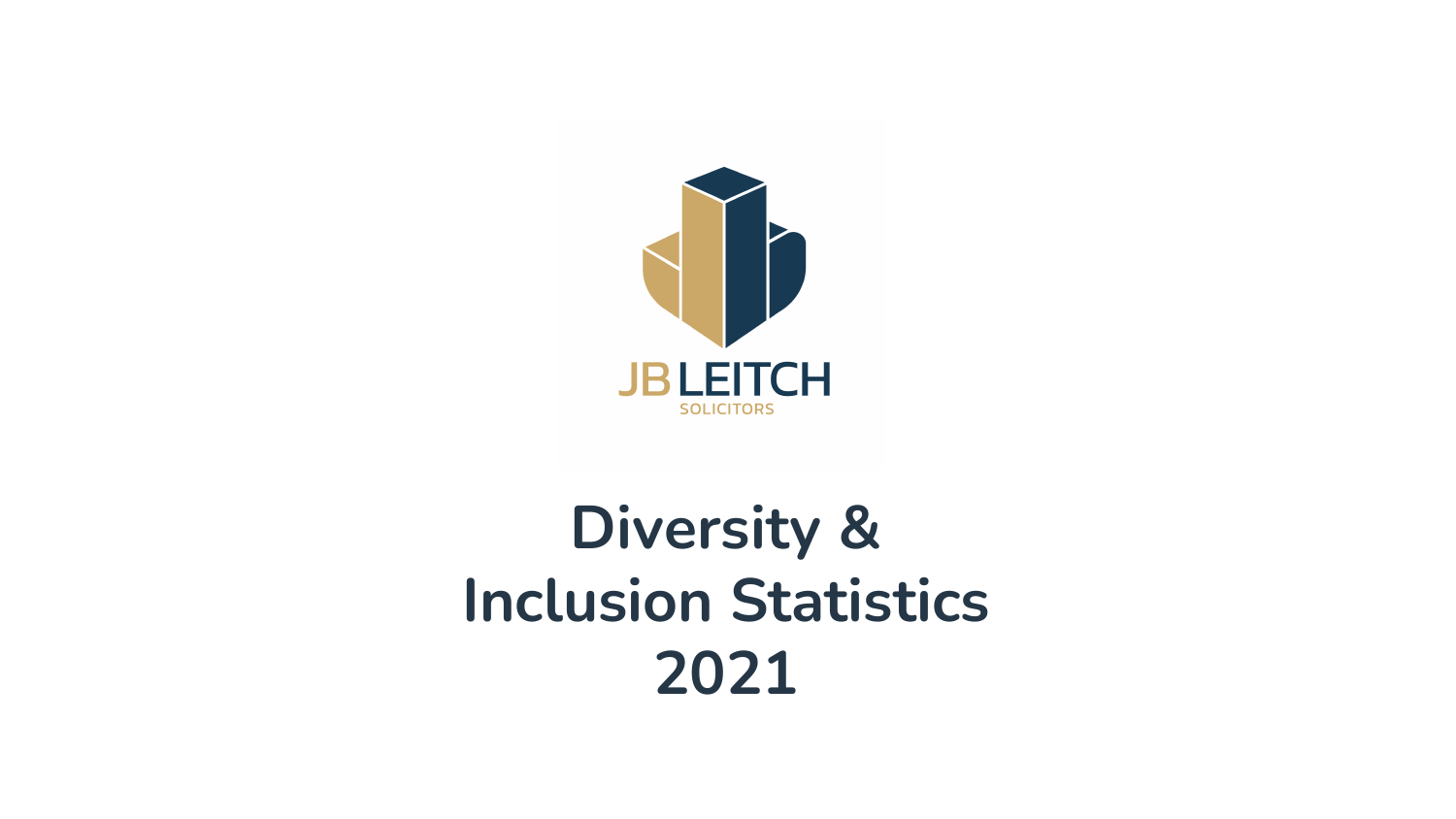|                   | Solicitor<br>partner (sole<br>practitioner /<br>member/<br>director) | Solicitor<br>(not partner) | Other fee<br>earning role | Role directly<br>supporting<br>fee earner | Managerial<br>Role | IT/HR/Other<br>corporate<br>services role | Barrister | FCILEx/CILEx<br>Practitioner | Licensed<br>Conveyancer | Patent or<br>Trade Mark<br>Attorney | Costs Lawyer | Notary | Prefer not to<br>say | Whole<br>Firm |
|-------------------|----------------------------------------------------------------------|----------------------------|---------------------------|-------------------------------------------|--------------------|-------------------------------------------|-----------|------------------------------|-------------------------|-------------------------------------|--------------|--------|----------------------|---------------|
|                   |                                                                      |                            |                           |                                           |                    | Age                                       |           |                              |                         |                                     |              |        |                      |               |
|                   |                                                                      |                            |                           |                                           |                    |                                           |           |                              |                         |                                     |              |        |                      |               |
| $16 - 24$         | 0%                                                                   | 0%                         | 25%                       | 48%                                       | 0%                 | 30%                                       | 0%        | 0%                           | 0%                      | 0%                                  | 0%           | 0%     | 29%                  | 23%           |
| $25 - 34$         | 0%                                                                   | 63%                        | 50%                       | 36%                                       | 8%                 | 45%                                       | 0%        | 0%                           | 0%                      | 0%                                  | 0%           | 0%     | 43%                  | 39%           |
| 35 - 44           | 20%                                                                  | 31%                        | 17%                       | 12%                                       | 8%                 | 10%                                       | 0%        | 100%                         | 0%                      | 0%                                  | 0%           | 0%     | 0%                   | 15%           |
| 45 - 54           | 60%                                                                  | 6%                         | 8%                        | 0%                                        | 50%                | 0%                                        | 0%        | 0%                           | 0%                      | 0%                                  | 0%           | 0%     | 0%                   | 11%           |
| 55 - 64           | 20%                                                                  | 0%                         | 0%                        | 0%                                        | 25%                | 10%                                       | 0%        | 0%                           | 0%                      | 0%                                  | 0%           | 0%     | 14%                  | 7%            |
| $65+$             | 0%                                                                   | 0%                         | 0%                        | 0%                                        | 8%                 | 0%                                        | 0%        | 0%                           | 0%                      | 0%                                  | 0%           | 0%     | 0%                   | 1%            |
| Prefer not to say | 0%                                                                   | 0%                         | 0%                        | 4%                                        | 0%                 | 5%                                        | 0%        | 0%                           | 0%                      | 0%                                  | 0%           | 0%     | 14%                  | 3%            |

|                             |     |     |     |     |     | Gender |    |      |    |    |    |    |     |     |
|-----------------------------|-----|-----|-----|-----|-----|--------|----|------|----|----|----|----|-----|-----|
| Male                        | 80% | 25% | 8%  | 28% | 42% | 40%    | 0% | 100% | 0% | 0% | 0% | 0% | 29% | 33% |
| Female                      | 20% | 75% | 92% | 72% | 58% | 55%    | 0% | 0%   | 0% | 0% | 0% | 0% | 57% | 65% |
| Other preferred description | 0%  | 0%  | 0%  | 0%  | 0%  | 0%     | 0% | 0%   | 0% | 0% | 0% | 0% | 0%  | 0%  |
| Prefer not to say           | 0%  | 0%  | 0%  | 0%  | 0%  | 5%     | 0% | 0%   | 0% | 0% | 0% | 0% | 14% | 2%  |

|                          |      |      |      |      |      | Gender Identity |    |      |    |    |    |    |     |     |
|--------------------------|------|------|------|------|------|-----------------|----|------|----|----|----|----|-----|-----|
| Same as at birth         | 100% | 100% | 100% | 100% | 100% | 95%             | 0% | 100% | 0% | 0% | 0% | 0% | 86% | 98% |
| Not the same as at birth | 0%   | 0%   | 0%   | 0%   | 0%   | 0%              | 0% | 0%   | 0% | 0% | 0% | 0% | 0%  | 0%  |
| Prefer not to say        | 0%   | 0%   | 0%   | 0%   | 0%   | 5%              | 0% | 0%   | 0% | 0% | 0% | 0% | 14% | 2%  |

|                   |      |     |      |     |      | Disability |    |      |    |    |    |    |     |     |
|-------------------|------|-----|------|-----|------|------------|----|------|----|----|----|----|-----|-----|
| Yes               | 0%   | 6%  | 0%   | 0%  | 0%   | 0%         | 0% | 0%   | 0% | 0% | 0% | 0% | 0%  | 1%  |
| No                | 100% | 88% | 100% | 96% | 100% | 95%        | 0% | 100% | 0% | 0% | 0% | 0% | 86% | 95% |
| Prefer not to say | 0%   | 6%  | 0%   | 4%  | 0%   | 5%         | 0% | 0%   | 0% | 0% | 0% | 0% | 14% | 4%  |

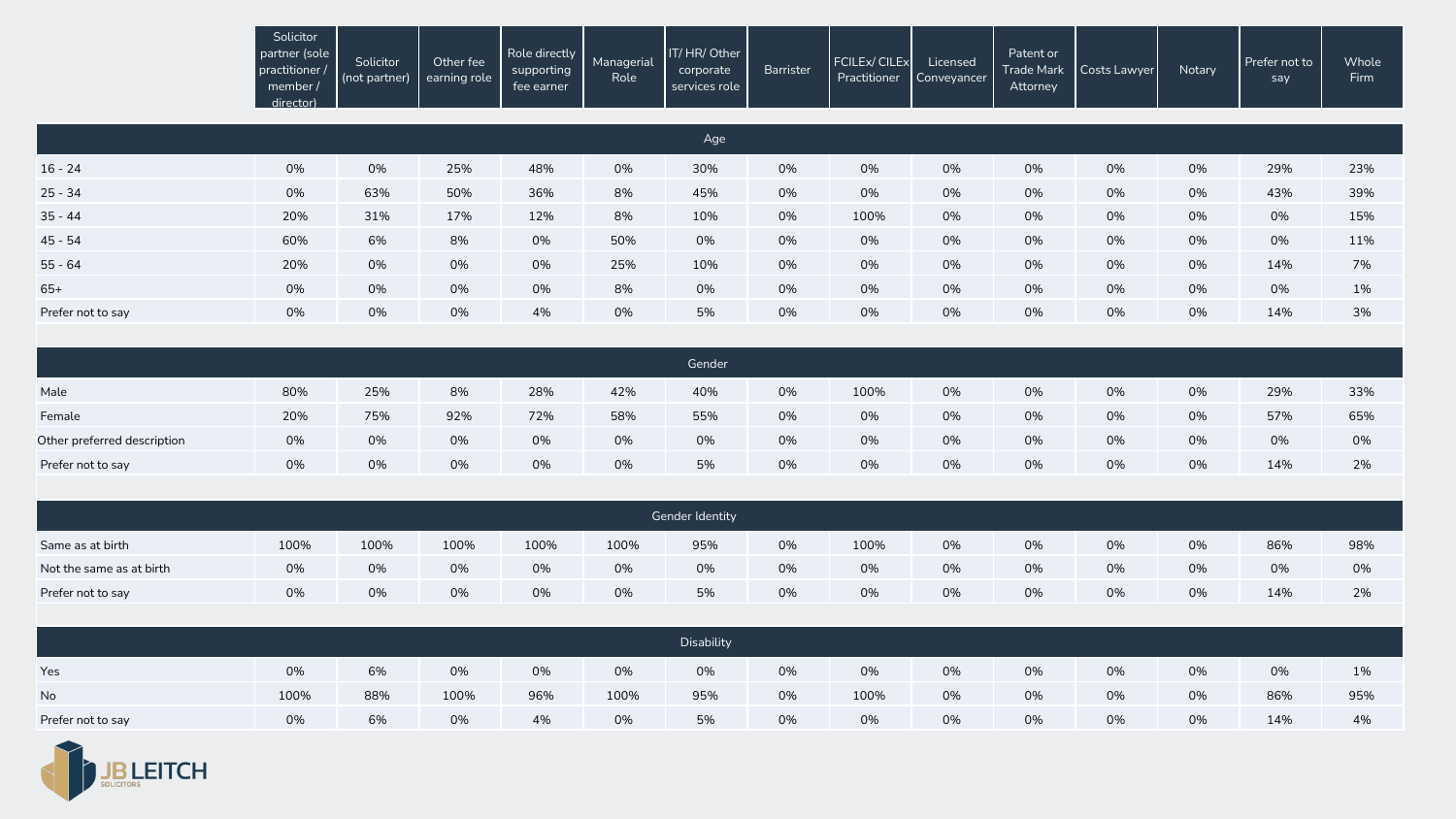| Solicitor                                 |                                              |           |                                           |                           |                                                    |           |                                       |                                        |                       |                            |        |                      |               |
|-------------------------------------------|----------------------------------------------|-----------|-------------------------------------------|---------------------------|----------------------------------------------------|-----------|---------------------------------------|----------------------------------------|-----------------------|----------------------------|--------|----------------------|---------------|
| partner (sole<br>practitioner /<br>member | Solicitor<br>l (not partner) I earning role. | Other fee | Role directly<br>supporting<br>tee earner | <b>Managerial</b><br>Role | <b>IT/HR/Other</b><br>corporate<br>services role l | Barrister | FCILE <sub>x</sub> /CILE <sub>x</sub> | Licensed<br>Practitioner   Conveyancer | Patent or<br>Attorney | Trade Mark I Costs LawverI | Notary | Prefer not to<br>say | Whole<br>Firm |
| director)                                 |                                              |           |                                           |                           |                                                    |           |                                       |                                        |                       |                            |        |                      |               |

|                       |      |     |      |     |     |     | Day-to-day activities limited due to health problem or disability |      |    |    |    |    |     |     |
|-----------------------|------|-----|------|-----|-----|-----|-------------------------------------------------------------------|------|----|----|----|----|-----|-----|
| Yes, limited a lot    | 0%   | 0%  | 0%   | 0%  | 0%  | 0%  | 0%                                                                | 0%   | 0% | 0% | 0% | 0% | 0%  | 0%  |
| Yes, limited a little | 0%   | 0%  | 0%   | 0%  | 8%  | 5%  | 0%                                                                | 0%   | 0% | 0% | 0% | 0% | 0%  | 2%  |
| <b>No</b>             | 100% | 94% | 100% | 92% | 92% | 90% | 0%                                                                | 100% | 0% | 0% | 0% | 0% | 86% | 93% |
| Prefer not to say     | 0%   | 6%  | 0%   | 8%  | 0%  | 5%  | 0%                                                                | 0%   | 0% | 0% | 0% | 0% | 14% | 5%  |

|                                                          |     |     |      |     |      |     | Ethnicity |      |    |    |    |    |     |     |
|----------------------------------------------------------|-----|-----|------|-----|------|-----|-----------|------|----|----|----|----|-----|-----|
| Bangladeshi                                              | 0%  | 0%  | 0%   | 0%  | 0%   | 0%  | 0%        | 0%   | 0% | 0% | 0% | 0% | 0%  | 0%  |
| Chinese                                                  | 0%  | 0%  | 0%   | 0%  | 0%   | 0%  | 0%        | 0%   | 0% | 0% | 0% | 0% | 0%  | 0%  |
| Indian                                                   | 0%  | 0%  | 0%   | 0%  | 0%   | 0%  | 0%        | 0%   | 0% | 0% | 0% | 0% | 0%  | 0%  |
| Pakistani                                                | 0%  | 0%  | 0%   | 0%  | 0%   | 0%  | 0%        | 0%   | 0% | 0% | 0% | 0% | 0%  | 0%  |
| Any other Asian background                               | 0%  | 0%  | 0%   | 0%  | 0%   | 0%  | 0%        | 0%   | 0% | 0% | 0% | 0% | 0%  | 0%  |
| African                                                  | 0%  | 0%  | 0%   | 0%  | 0%   | 0%  | 0%        | 0%   | 0% | 0% | 0% | 0% | 0%  | 0%  |
| Caribbean                                                | 0%  | 0%  | 0%   | 0%  | 0%   | 0%  | 0%        | 0%   | 0% | 0% | 0% | 0% | 0%  | 0%  |
| Any other Black background                               | 0%  | 0%  | 0%   | 0%  | 0%   | 0%  | 0%        | 0%   | 0% | 0% | 0% | 0% | 0%  | 0%  |
| White and Asian                                          | 0%  | 0%  | 0%   | 0%  | 0%   | 0%  | 0%        | 0%   | 0% | 0% | 0% | 0% | 0%  | 0%  |
| White and Black African                                  | 0%  | 0%  | 0%   | 0%  | 0%   | 0%  | 0%        | 0%   | 0% | 0% | 0% | 0% | 0%  | 0%  |
| White and Black Caribbean                                | 0%  | 0%  | 0%   | 0%  | 0%   | 0%  | 0%        | 0%   | 0% | 0% | 0% | 0% | 0%  | 0%  |
| Any other Mixed / multiple<br>ethnic background          | 0%  | 0%  | 0%   | 0%  | 0%   | 0%  | 0%        | 0%   | 0% | 0% | 0% | 0% | 0%  | 0%  |
| British / English / Welsh /<br>Northern Irish / Scottish | 80% | 88% | 100% | 84% | 100% | 95% | 0%        | 100% | 0% | 0% | 0% | 0% | 57% | 89% |
| Irish                                                    | 0%  | 6%  | 0%   | 4%  | 0%   | 0%  | 0%        | 0%   | 0% | 0% | 0% | 0% | 0%  | 2%  |
| Gypsy or Irish Traveller                                 | 0%  | 0%  | 0%   | 0%  | 0%   | 0%  | 0%        | 0%   | 0% | 0% | 0% | 0% | 0%  | 0%  |
| Roma                                                     | 0%  | 0%  | 0%   | 0%  | 0%   | 0%  | 0%        | 0%   | 0% | 0% | 0% | 0% | 0%  | 0%  |
| Any other White background                               | 20% | 0%  | 0%   | 8%  | 0%   | 0%  | 0%        | 0%   | 0% | 0% | 0% | 0% | 14% | 4%  |
| Arab                                                     | 0%  | 0%  | 0%   | 0%  | 0%   | 0%  | 0%        | 0%   | 0% | 0% | 0% | 0% | 0%  | 0%  |
| Any other ethnic group                                   | 0%  | 0%  | 0%   | 0%  | 0%   | 0%  | 0%        | 0%   | 0% | 0% | 0% | 0% | 0%  | 0%  |
| Prefer not to say                                        | 0%  | 6%  | 0%   | 4%  | 0%   | 5%  | 0%        | 0%   | 0% | 0% | 0% | 0% | 29% | 5%  |

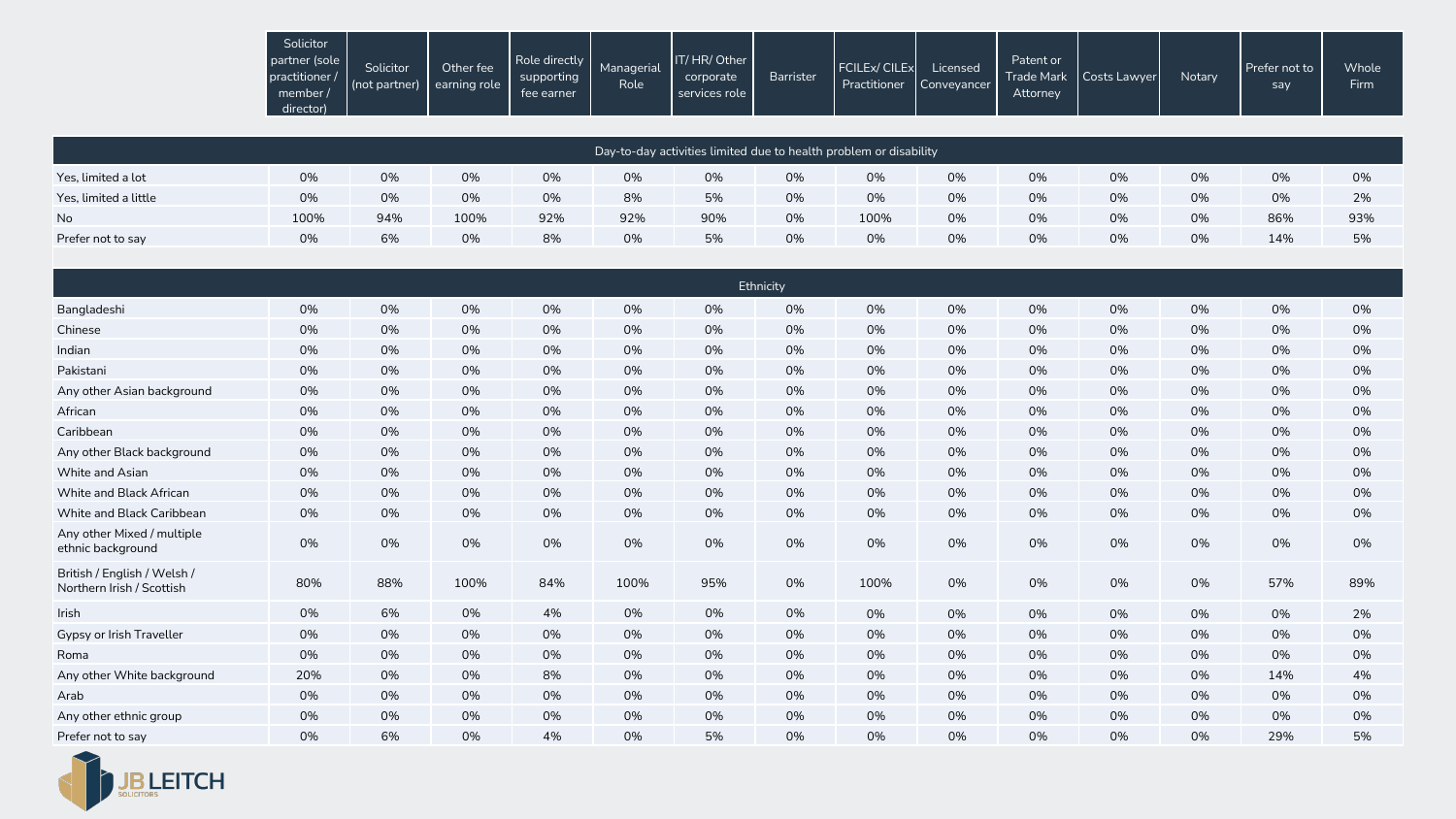| Solicitor                                               |                                             |           |                                           |                    |                                             |                  |                      |                                      |                       |                           |        |                      |                      |
|---------------------------------------------------------|---------------------------------------------|-----------|-------------------------------------------|--------------------|---------------------------------------------|------------------|----------------------|--------------------------------------|-----------------------|---------------------------|--------|----------------------|----------------------|
| partner (sole<br>practitioner /<br>member/<br>director) | Solicitor<br>l (not partner)   earning role | Other fee | Role directly<br>supporting<br>tee earner | Managerial<br>Role | IT/HR/Other I<br>corporate<br>services role | <b>Barrister</b> | <b>TECILEX CILEX</b> | Licensed<br>Practitioner Conveyancer | Patent or<br>Attornev | Trade Mark   Costs Lawyer | Notary | Prefer not to<br>say | Whole<br><b>Firm</b> |

|                              |     |     |     |     |     | Religion or Belief |    |      |    |    |    |    |     |     |
|------------------------------|-----|-----|-----|-----|-----|--------------------|----|------|----|----|----|----|-----|-----|
| No religion or belief        | 60% | 31% | 58% | 64% | 25% | 55%                | 0% | 0%   | 0% | 0% | 0% | 0% | 43% | 49% |
| <b>Buddhist</b>              | 0%  | 0%  | 0%  | 0%  | 0%  | 0%                 | 0% | 0%   | 0% | 0% | 0% | 0% | 0%  | 0%  |
| Christian                    | 40% | 56% | 33% | 20% | 67% | 40%                | 0% | 100% | 0% | 0% | 0% | 0% | 43% | 41% |
| Hindu                        | 0%  | 0%  | 0%  | 0%  | 0%  | 0%                 | 0% | 0%   | 0% | 0% | 0% | 0% | 0%  | 0%  |
| Jewish                       | 0%  | 0%  | 0%  | 0%  | 0%  | 0%                 | 0% | 0%   | 0% | 0% | 0% | 0% | 0%  | 0%  |
| Muslim                       | 0%  | 0%  | 0%  | 0%  | 0%  | 0%                 | 0% | 0%   | 0% | 0% | 0% | 0% | 0%  | 0%  |
| Sikh                         | 0%  | 0%  | 0%  | 0%  | 0%  | 0%                 | 0% | 0%   | 0% | 0% | 0% | 0% | 0%  | 0%  |
| Any other religion or belief | 0%  | 0%  | 0%  | 4%  | 0%  | 0%                 | 0% | 0%   | 0% | 0% | 0% | 0% | 0%  | 1%  |
| Prefer not to say            | 0%  | 13% | 8%  | 12% | 8%  | 5%                 | 0% | 0%   | 0% | 0% | 0% | 0% | 14% | 9%  |

|                             |      |      |     |     |      | Sexual Orientation |    |      |    |    |    |    |     |     |
|-----------------------------|------|------|-----|-----|------|--------------------|----|------|----|----|----|----|-----|-----|
| Bi                          | 0%   | 0%   | 0%  | 0%  | 0%   | 0%                 | 0% | 0%   | 0% | 0% | 0% | 0% | 0%  | 0%  |
| Gay/Lesbian                 | 0%   | 0%   | 0%  | 4%  | 0%   | 0%                 | 0% | 0%   | 0% | 0% | 0% | 0% | 0%  | 1%  |
| Heterosexual                | 100% | 100% | 92% | 88% | 100% | 95%                | 0% | 100% | 0% | 0% | 0% | 0% | 71% | 93% |
| Other preferred description | 0%   | 0%   | 0%  | 0%  | 0%   | 0%                 | 0% | 0%   | 0% | 0% | 0% | 0% | 0%  | 0%  |
| Prefer not to say           | 0%   | 0%   | 8%  | 8%  | 0%   | 5%                 | 0% | 0%   | 0% | 0% | 0% | 0% | 0%  | 4%  |

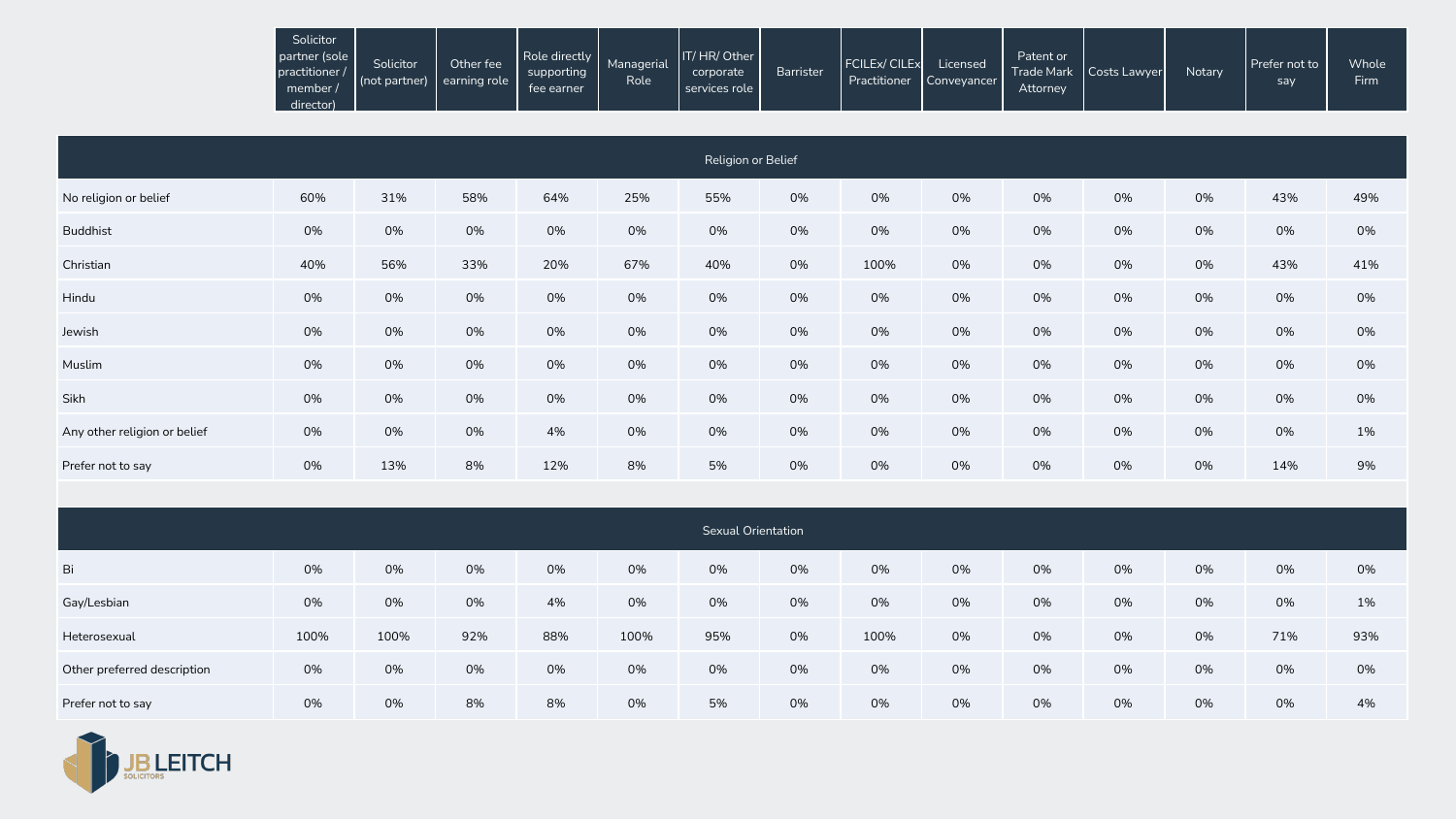| Solicitor<br>partner (sole<br>practitioner /<br>member<br>director) | Solicitor<br>(not partner) | Other fee<br>I earning role | Role directly<br>supporting<br>tee earner | Managerial<br>Role | IT/HR/Other I<br>corporate<br>services role | <b>Barrister</b> | FCILEx/CILEx<br>Practitioner | Licensed<br>Conveyancer | Patent or<br>$\sim$<br><b>Trade Mark</b><br>Attornev | Costs Lawver | Notary | Prefer not to<br>say | <b>Whole</b><br>Firm. |
|---------------------------------------------------------------------|----------------------------|-----------------------------|-------------------------------------------|--------------------|---------------------------------------------|------------------|------------------------------|-------------------------|------------------------------------------------------|--------------|--------|----------------------|-----------------------|
|---------------------------------------------------------------------|----------------------------|-----------------------------|-------------------------------------------|--------------------|---------------------------------------------|------------------|------------------------------|-------------------------|------------------------------------------------------|--------------|--------|----------------------|-----------------------|

|                                                                                                      |     |     |     |     |     | School type from 11 to 16 |    |      |    |    |    |    |     |     |
|------------------------------------------------------------------------------------------------------|-----|-----|-----|-----|-----|---------------------------|----|------|----|----|----|----|-----|-----|
| State-run or state-funded school -<br>selective on academic, faith or other<br>grounds               | 0%  | 25% | 42% | 44% | 67% | 25%                       | 0% | 0%   | 0% | 0% | 0% | 0% | 14% | 35% |
| State-run or state-funded school -<br>non-selective                                                  | 80% | 69% | 42% | 40% | 33% | 70%                       | 0% | 100% | 0% | 0% | 0% | 0% | 57% | 54% |
| Independent / fee-paying school                                                                      | 20% | 6%  | 8%  | 8%  | 0%  | 0%                        | 0% | 0%   | 0% | 0% | 0% | 0% | 0%  | 5%  |
| Independent / fee-paying school,<br>where I received a bursary covering<br>90% or more of my tuition | 0%  | 0%  | 0%  | 0%  | 0%  | 0%                        | 0% | 0%   | 0% | 0% | 0% | 0% | 0%  | 0%  |
| Attended school outside the UK                                                                       | 0%  | 0%  | 0%  | 0%  | 0%  | 0%                        | 0% | 0%   | 0% | 0% | 0% | 0% | 0%  | 0%  |
| Don't know / not sure                                                                                | 0%  | 0%  | 0%  | 8%  | 0%  | 0%                        | 0% | 0%   | 0% | 0% | 0% | 0% | 14% | 3%  |
| Prefer not to say                                                                                    | 0%  | 0%  | 8%  | 0%  | 0%  | 5%                        | 0% | 0%   | 0% | 0% | 0% | 0% | 14% | 3%  |

|                                                  | Highest level of qualifications achieved by either of your parent(s)/guardian(s) by the time you were 18 |     |     |     |     |     |    |      |    |    |    |    |     |     |  |
|--------------------------------------------------|----------------------------------------------------------------------------------------------------------|-----|-----|-----|-----|-----|----|------|----|----|----|----|-----|-----|--|
| Neither of my parents attended<br>university     | 60%                                                                                                      | 56% | 67% | 64% | 92% | 75% | 0% | 100% | 0% | 0% | 0% | 0% | 57% | 68% |  |
| One or both of my parents<br>attended university | 40%                                                                                                      | 38% | 25% | 32% | 8%  | 20% | 0% | 0%   | 0% | 0% | 0% | 0% | 14% | 26% |  |
| Don't know / not sure                            | 0%                                                                                                       | 0%  | 8%  | 0%  | 0%  | 0%  | 0% | 0%   | 0% | 0% | 0% | 0% | 14% | 2%  |  |
| Prefer not to say                                | 0%                                                                                                       | 6%  | 0%  | 4%  | 0%  | 5%  | 0% | 0%   | 0% | 0% | 0% | 0% | 14% | 4%  |  |